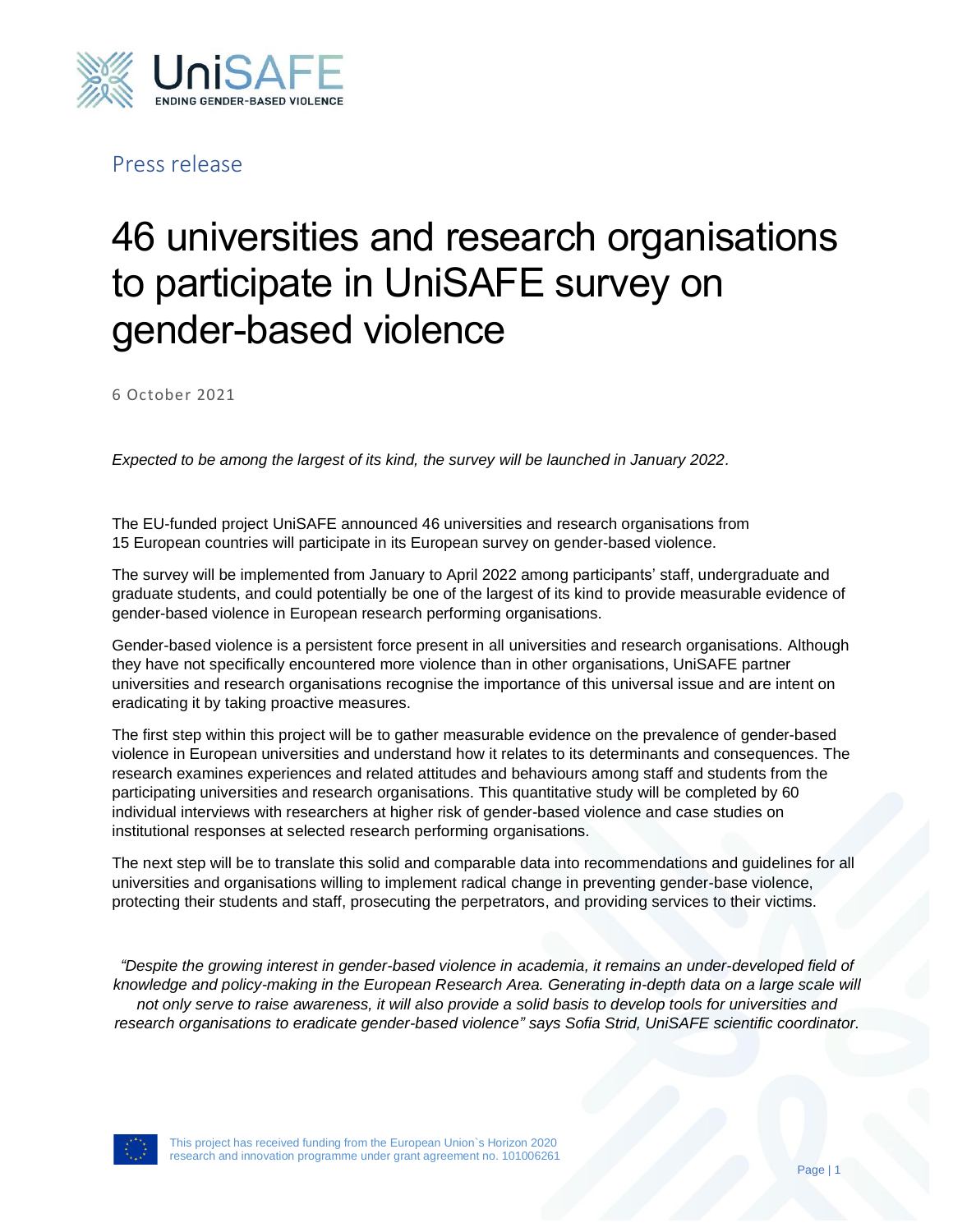The UniSAFE consortium is developing the survey with the support of GESIS Leibniz-Institute for the Social Sciences, the largest infrastructure institution for social sciences in Germany. The team includes researchers and highly experienced practitioners with in-depth knowledge and extensive collaborative track record on researching gender-based violence.

The aggregated data for this survey will be available in July 2022.

The UniSAFE project thanks the following universities and research organisations below for their active participation, as well as **EuroScience and Marie Curie Alumni Association**, also part of this community.

- University of Namur (BE)
- University of Ghent (BE)
- University of Liège (BE)
- Institute of Czech Literature Czech Academy of Sciences (CZ)
- University of Ostrava (CZ)
- University of West Bohemia (CZ)
- Tampere University (FI)
- University of Helsinki (FI)
- University of Lapland (FI)
- CNRS (FR)
- International Space University (FR)
- University of Paris-Est Créteil (FR)
- University of Cologne (DE)
- Technical University of Dresden (DE)
- Forschungszentrum Jülich (Helmholtz Association) (DE)
- University of Lübeck (DE)
- FH Aachen (DE)
- University of Akureyri (IS)
- Reykjavik University (IS)
- University of Iceland (IS)
- TU Dublin (IE)
- Maynooth University (IE)
- University of Cagliari (IT)
- Consiglio Nazionale delle Ricerche (IT)
- University of Turin (IT)
- Vilnius Art Academy (LT)
- Vilnius University (LT)
- Kaunas University of Technology (LT)
- Wrocław University of Environmental and Life Sciences (PL)
- Nicolaus Copernicus University in Toruń (PL)
- Institute of Nuclear Physics (PL)
- University of Warsaw (PL)
- Union University (RS)
- University of Belgrade (RS)
- University of Novi Sad (RS)
- University of the Basque Country (ES)
- University of Granada (ES)
- University Jaume I (ES)
- University of Deusto (ES)
- Halmstad University (SE)



This project has received funding from the European Union`s Horizon 2020 research and innovation programme under grant agreement no. 101006261